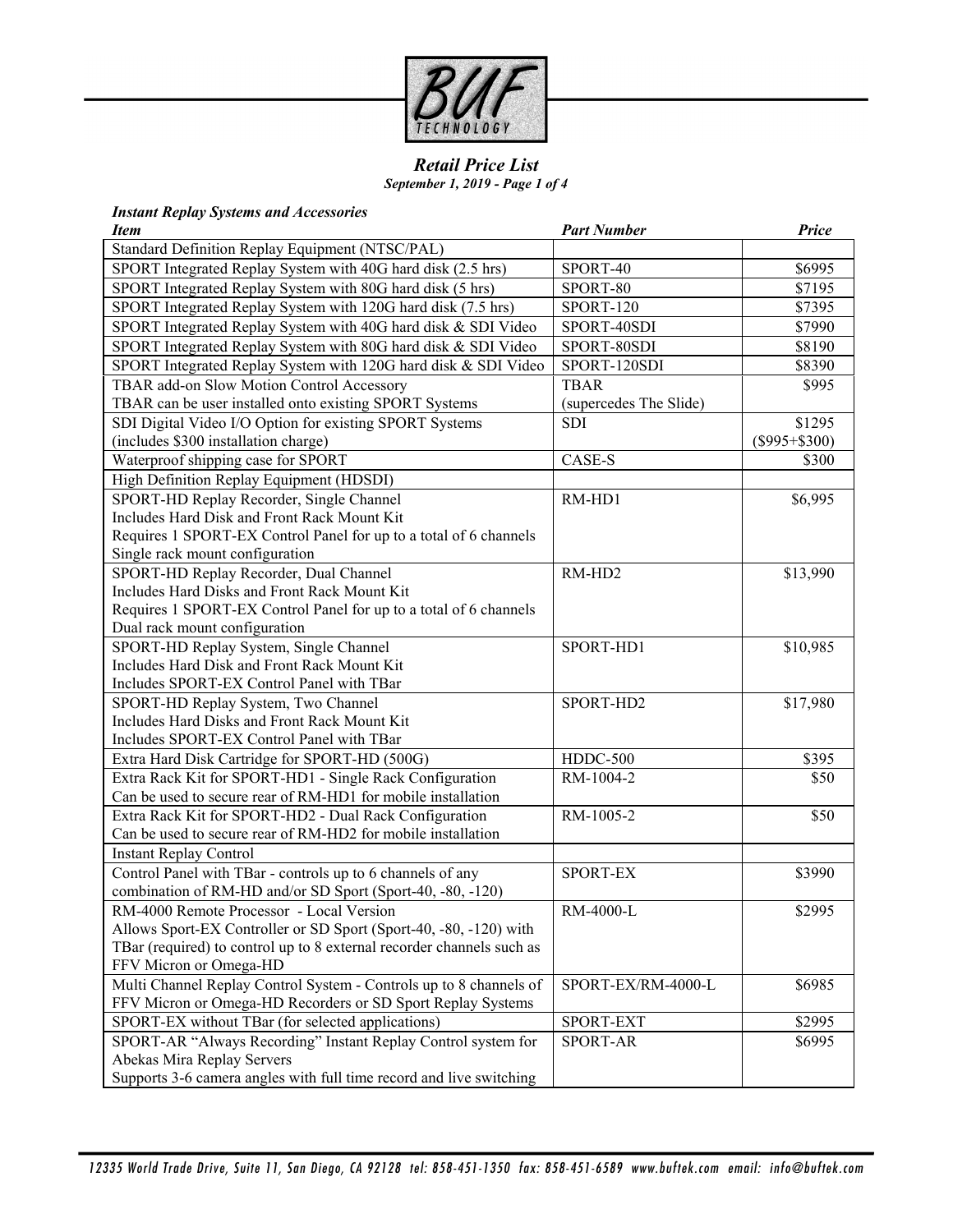

## *Retail Price List*

*September 1, 2019 - Page 2 of 4*

*VTR/DDR Control (Timecode based controllers and editing controllers)*

| <b>Item</b>                                                          | <b>Part Number</b>   | Price  |
|----------------------------------------------------------------------|----------------------|--------|
| <b>VTR Remote Control Panel</b>                                      | <b>VTC-4000</b>      | \$2995 |
| VTR Remote Control Panel with RS-232 option                          | <b>VTC-4000-RS</b>   | \$3145 |
| VTR Remote Control Panel with Switch option                          | <b>VTC-4000-S</b>    | \$3145 |
| Multi VTR Remote Control System (controls 10 VTRs)                   | VTC-4000/RM-4000     | \$5990 |
| Multi VTR Remote Control System - Local Version                      | VTC-4000/RM-4000L    | \$5990 |
| (Direct panel connection to RM-4000, RS option not available)        |                      |        |
| Multi VTR Remote Control System with Scheduling                      | VTC-4000-RS/RM-4000  | \$6140 |
| Multi VTR Remote Control System with Port Switch                     | VTC-4000/RM-4000-S   | \$6990 |
| (6 VTR control with dynamically switched alternate controller ports) |                      |        |
| VTR Q.C. Controller with RS-232 interface                            | <b>VQC-3000-RS</b>   | \$3145 |
| VTR Q.C. Controller - no record with RS-232 interface                | <b>VQC-3000-NRRS</b> | \$3145 |
| USB option for VQC-3000-RS, VTC-4000-RS                              | <b>USB-RS</b>        | \$100  |
| <b>Compact VTR Controller</b>                                        | VTC-2000             | \$1195 |
| Compact VTR Controller with RS-232 option                            | <b>VTC-2000-RS</b>   | \$1345 |
| Compact VTR Controller with Switch Option                            | <b>VTC-2000-S</b>    | \$1345 |
| Rack Mount VTR Remote Controller                                     | <b>VTC-2000R</b>     | \$1295 |
| Rack Mount VTR Controller with RS-232 option                         | <b>VTC-2000R-RS</b>  | \$1445 |
| Rack Mount VTR Controller with Switch Option                         | <b>VTC-2000R-S</b>   | \$1445 |
| Infrared Remote RS-422 Translator                                    | IR-422               | \$599  |
| Universal Infrared Remote Control                                    | URC                  | \$25   |
| RM-4000 Remote Processor                                             | <b>RM-4000</b>       | \$2995 |
| (converts VTC-4000 or Spot to multi channel - please specify)        |                      |        |
| RM-4000 Remote Processor - Local Version                             | $RM-4000-I$          | \$2995 |
| (converts VTC-4000 or Spot to multi channel - please specify)        |                      |        |
| Compact VTR Controller with VDCP Protocol Support                    | VTC-2000-VDCP        | \$1595 |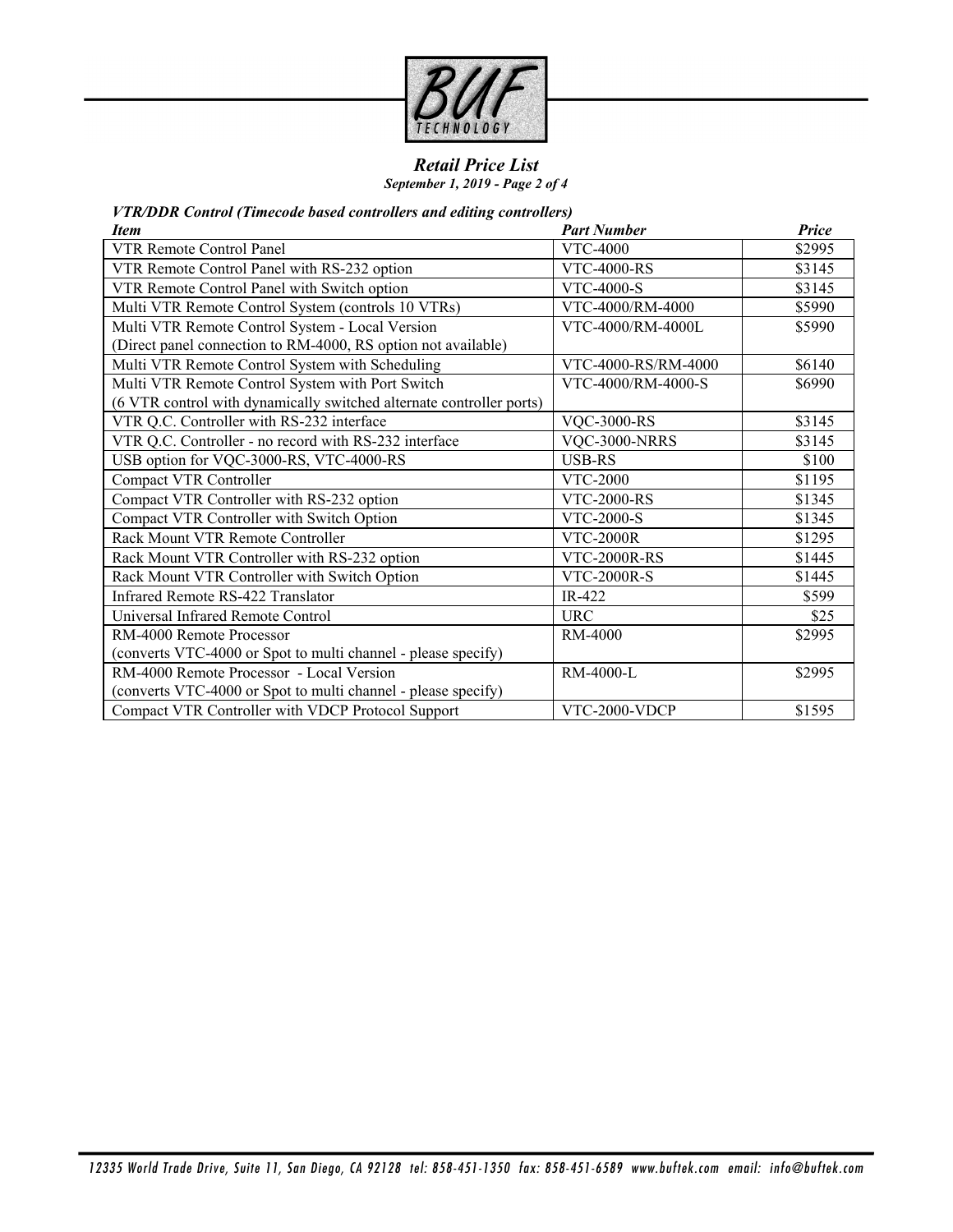

#### *Retail Price List September 1, 2019 - Page 3 of 4*

# *Video Server Control (Clip based controllers)*

| <b>Item</b>                                                       | <b>Part Number</b>  | Price  |
|-------------------------------------------------------------------|---------------------|--------|
| VQC-3000-BC Video Server Quality Control System                   | <b>VQC-3000-BC</b>  | \$4140 |
| Consists of VQC-3000-RS controller and BUFCLIPS software at       |                     |        |
| half price. Controls video servers using VDCP protocol (long and  |                     |        |
| short name support) and also controls VTRs using standard RS-422  |                     |        |
| VTR control protocol                                              |                     |        |
| VQC-3000-BC with No Record option (no-cost option)                | VQC-3000-BCNR       | \$4140 |
| VTC-4000-BC/RM-4000 Multi Channel Video Server Clip               | VTC-4000-BC/RM-4000 | \$7135 |
| Management System                                                 |                     |        |
| Consists of VTC-4000-RS controller, RM-4000 remote processor,     |                     |        |
| and BUFCLIPS software at half price. Controls video servers using |                     |        |
| VDCP protocol (long and short name support) and also controls     |                     |        |
| VTRs using standard RS-422 VTR control protocol                   |                     |        |
| VTC-4000-BC Video Server Clip Management System                   | <b>VTC-4000-BC</b>  | \$4140 |
| Consists of VTC-4000-RS controller and BUFCLIPS software at       |                     |        |
| half price. Controls video servers using VDCP protocol (long and  |                     |        |
| short name support) and also controls VTRs using standard RS-422  |                     |        |
| VTR control protocol. Requires RM-4000                            |                     |        |
| BUFCLIPS Clip Management Software upgrade for                     | <b>BUFCLIPS</b>     | \$1995 |
| VQC-3000-RS/VTC-4000-RS                                           |                     |        |
| BUFCLIPS Upgrade Program (one year)                               | <b>BUFCLIPS-SUP</b> | \$495  |
| One year upgrades and support for BUFCLIPS software               |                     |        |
| Keep BUFCLIPS up to date with periodic upgrades and support       |                     |        |
| SPOT Server Management System                                     | <b>SPOT</b>         | \$6995 |
| SPOT/RM-4000 Multi Channel Server Management System               | SPOT/RM-4000        | \$9990 |
| SPOT PBUS Interface Option                                        | IFD-422-PBUS        | \$995  |
| SPOT Timecode/Countdown Window Inserter Option                    | <b>TCW</b>          | \$995  |
| Compact VTR Controller with VDCP Protocol Support                 | VTC-2000-VDCP       | \$1595 |

## *Routing Switcher Control*

| <b>Item</b>                                                | <b>Part Number</b> | Price  |
|------------------------------------------------------------|--------------------|--------|
| <b>BUFMC Router Interface</b>                              | $IFD-422$          | \$1995 |
| <b>BUFMC Computer Interface Workstation</b>                | $IFD-422M$         | \$1995 |
| USB option for IFD-422M                                    | USB-RS             | \$100  |
| <b>BUFMC Networked Computer Workstation</b>                | <b>BMCWS</b>       | \$995  |
| BUFMC Dual Serial PCB for IFD-422 "Extra Port"             | <b>IFD-422-XP</b>  | \$995  |
| Scheduling Option for BUFMC                                | <b>BMC-SCH</b>     | \$3995 |
| Logging Option for BUFMC                                   | BMC-LOG            | \$995  |
| Device Control Option for BUFMC                            | BMC-DC             | \$995  |
| Infrared Remote Transmitter Distribution System, 16 Output | $IR-1600$          | \$2995 |
| Infrared Remote RS-422 Translator (Standalone Learner)     | IR-422             | \$599  |
| BUFMC Program Upgrade (Site License – 1 to 5 Workstations) | <b>BMC-UPG</b>     | \$2495 |
| May include firmware update for IFD-422 interfaces         |                    |        |
| (Includes 2 Years of Program Updates)                      |                    |        |
| Replacement Dongle for existing BUFMC Workstation          | <b>DONGLE</b>      | \$100  |